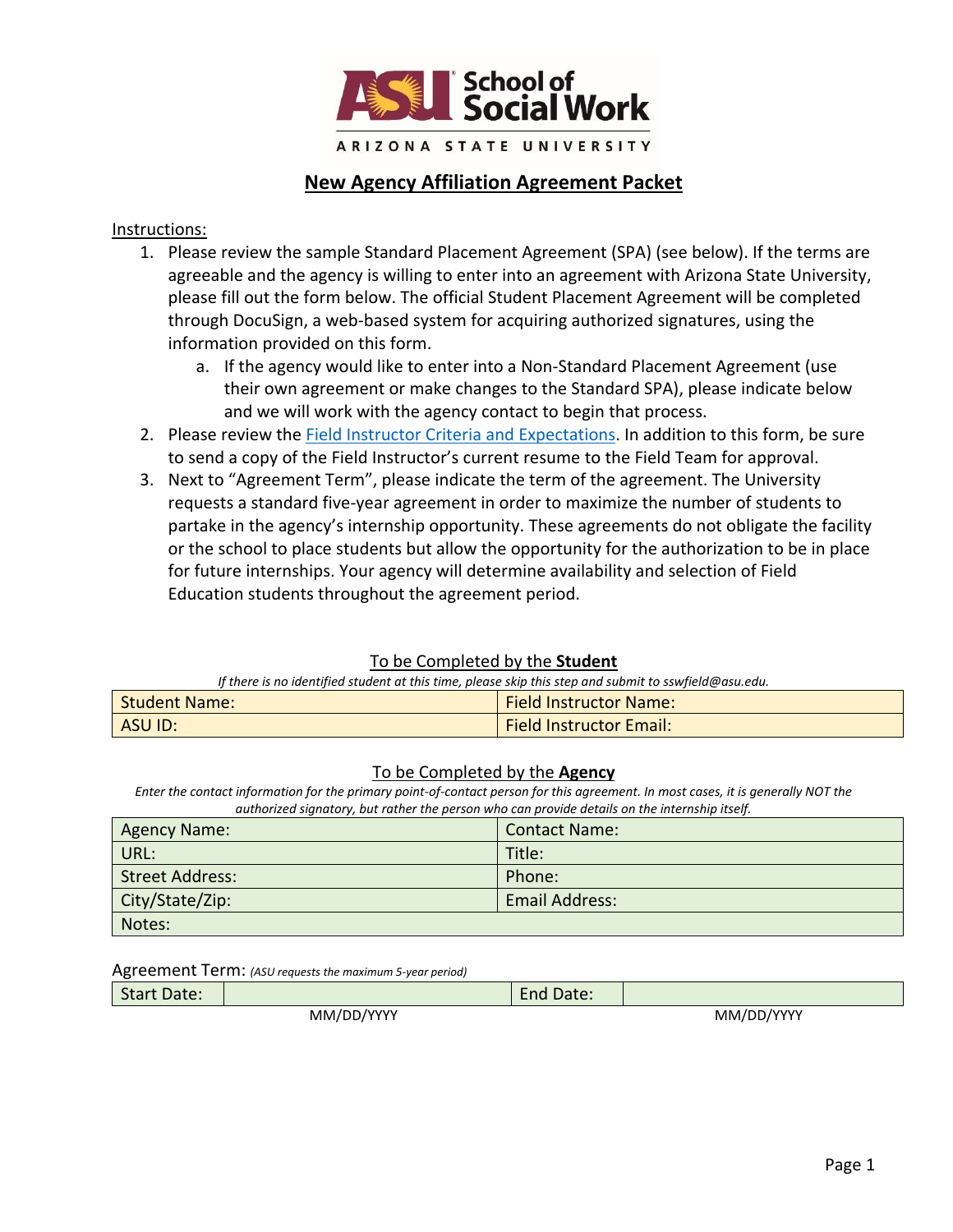*AUTHORIZED SIGNATORY: The individual signing on behalf of Facility hereby represents and warrants that s/he is duly authorized to execute and deliver this Agreement on behalf of Facility and that this Agreement is binding upon Facility in accordance with its terms.*

*The Student Placement Agreement (SPA), once reviewed and approved by the Agency, is an electronically generated document that will be sent to the person named below via ASU DocuSign for final approval via electronic acceptance and signature.*

| <b>Authorized Signatory Name:</b> | Title: |
|-----------------------------------|--------|
| <b>Email Address:</b>             | Phone: |

Please provide a brief description of the educational opportunity. This description should provide readers with a solid understanding of the academic experience students will receive and align with social work program competencies. For more information about the social work program, click Field [Manual.](https://socialwork.asu.edu/content/field-education-documents)

**Tips:**

- Add a statement or two about the agency and/or the specific program.

- List a minimum of 5 educational opportunities/learning activities to be completed at the micro, mezzo, and macro level.

- Detail the proposed student intern schedule/availability: (days, nights, weekends, hours), stipend/paid, remote/virtual opportunities.

\_\_\_\_\_\_\_\_\_\_\_\_\_\_\_\_\_\_\_\_\_\_\_\_\_\_\_\_\_\_\_\_\_\_\_\_\_\_\_\_\_\_\_\_\_\_\_\_\_\_\_\_\_\_\_\_\_\_\_\_\_\_\_\_\_\_\_\_\_\_\_\_\_\_\_\_\_\_\_\_\_\_\_\_\_\_\_\_\_\_

- List any pre-placement requirements, such as background check, drug testing, fingerprint clearance card, TB test, vaccines, etc.

Once completed, please email all documentation to your contact on the Field Team.

**School of Social Work** | Watts College of Public Service & Community Solutions 411 N. Central Avenue, Suite 800 | Phoenix, AZ 85004-0689 | p 602.496.0063 | sswfield@asu.edu | socialwork.asu.edu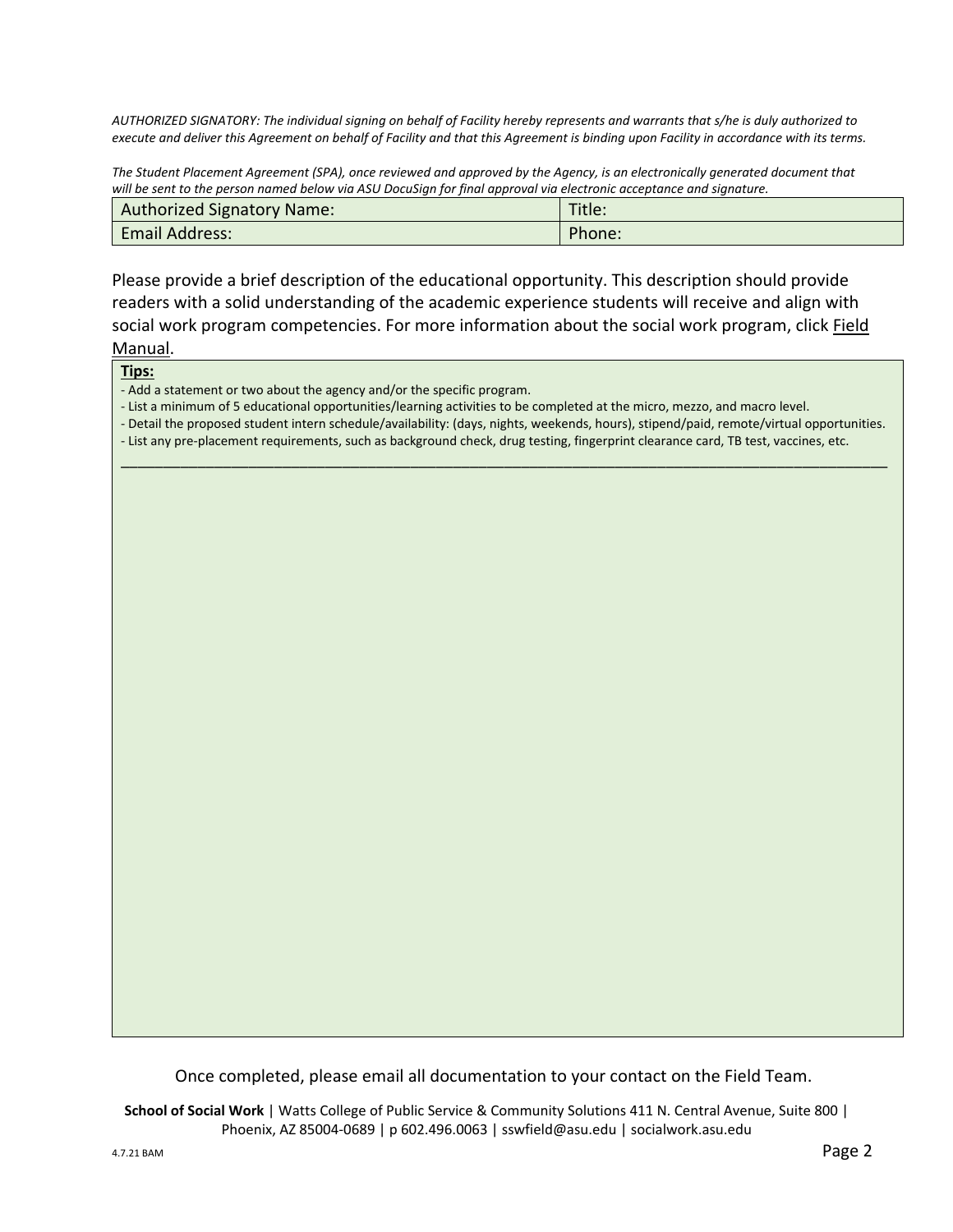

## STUDENT PLACEMENT AGREEMENT

This Student Placement Agreement ("Agreement") is entered into between the ARIZONA BOARD OF REGENTS for and on behalf of ARIZONA STATE UNIVERSITY (the "University") and the "Facility" as of the "Start Date."

| Start Date: Management of the Start Date: | End Date: The Solid State of the Solid State of the Solid State of the Solid State of the Solid State of the S |
|-------------------------------------------|----------------------------------------------------------------------------------------------------------------|
|                                           | UNIVERSITY:____________                                                                                        |
| Printed: city of the Cocusial Printed:    | Signed:<br>Printed:                                                                                            |
|                                           | Title:                                                                                                         |
| Signed:                                   |                                                                                                                |
|                                           | Printed:                                                                                                       |
| Title: Title:                             | Title: 1999                                                                                                    |
| Signed:                                   |                                                                                                                |
| Printed:                                  |                                                                                                                |
| Title:                                    | Title:                                                                                                         |

## 1. DURATION

The duration, or term, of this Agreement shall be for the designated number of years and months as agreed upon below, not to exceed five (5) years, commencing on the Start Date. This Agreement may be renewed by written agreement of the parties. The parties may revise or modify this Agreement only by a written amendment signed by both parties.

Start Date: End Date:

Notwithstanding the above, either party may terminate this Agreement by providing at least thirty (30) days prior written notice to the other party, except that to the extent a student is currently participating in an educational experience contemplated by this Agreement at the time of receipt of the termination notice, the parties shall comply with such applicable provisions in the Agreement to allow such student to complete the educational experience provided such completion does not extend beyond one hundred twenty (120) days from the date of receipt of such notice. The parties may revise or modify this Agreement only by a written amendment signed by both parties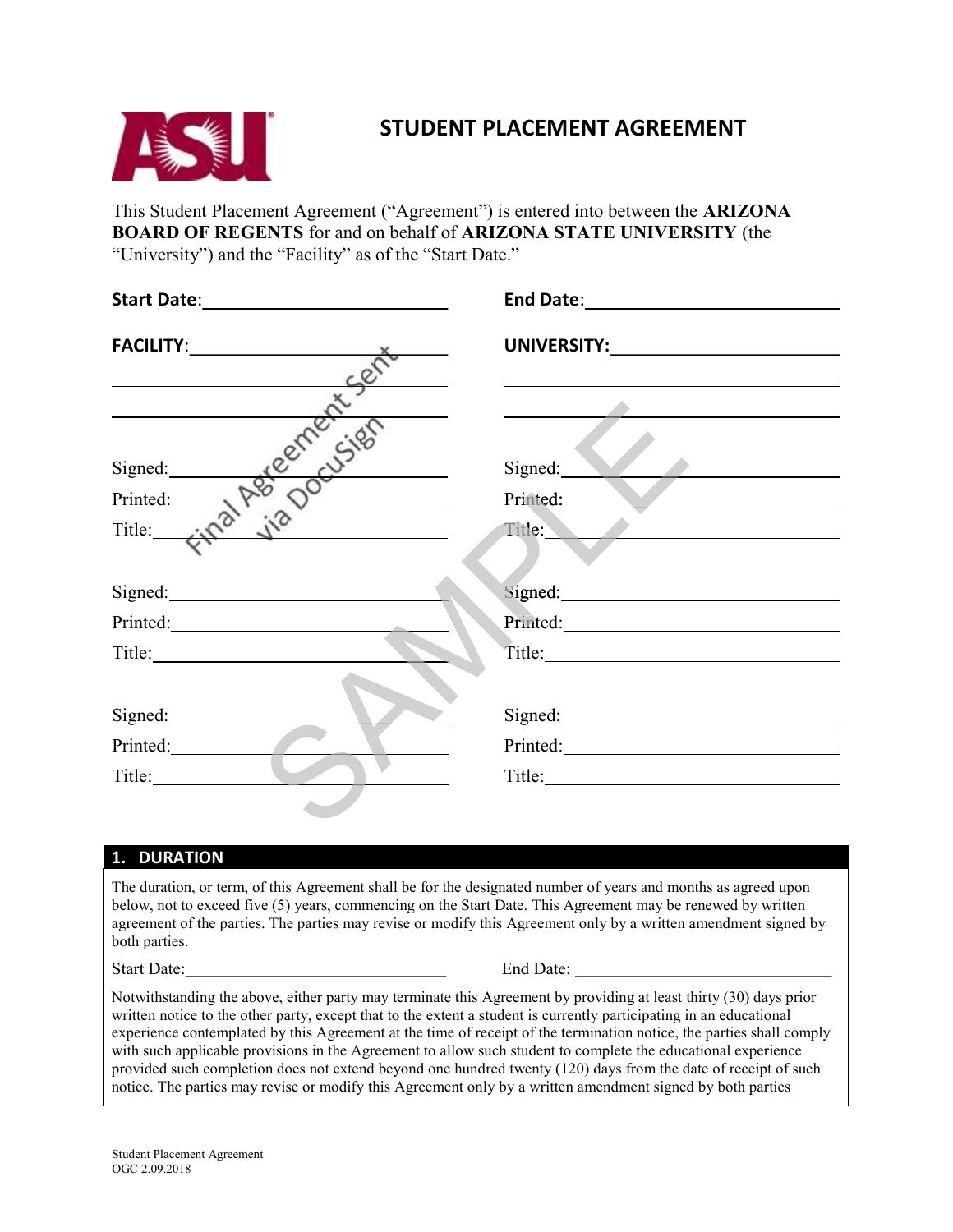#### 2. GENERAL TERMS

- 2.1. The purpose of this Agreement is to establish a relationship between the University and the Facility to enable an educational experience for students at Facility's site that may qualify for University academic credit as determined by University.
- 2.2. The University and the Facility will agree on a schedule for student participation at the Facility.
- 2.3. The student's participation should complement the service and educational activities of the Facility. The student will be under the supervision of a Facility employee.
- 2.4. Each student is expected to perform with high standards at all times and comply with all written policies and regulations of the appropriate department of the Facility.
- 2.5. Either the Facility or the University may require withdrawal or dismissal from participation at the Facility of any student whose performance record or conduct does not justify continuance.
- 2.6. Neither the University nor the Facility is obligated to provide for the student's transportation to and from the Facility or for health insurance for the student.
- 2.7. A meeting or telephone conference between representatives of the University and the Facility will occur at least once each semester to evaluate the educational program and review this Agreement.
- 2.8. Statements of performance objectives for this educational experience will be the joint responsibility of University and Facility personnel.
- 2.9. Each student must adhere to the Facility's established dress and performance standards.

## 3. FACILITY'S OBLIGATIONS

- 3.1. Facility agrees to appoint an Educational Coordinator who is responsible for the educational activities and supervision of University students participating under this Agreement.
- 3.2. The Facility agrees to submit to the University an evaluation of each student's progress. The format for the evaluation is established by the University in consultation with the Facility.
- 3.3. The Facility is responsible for the acts and omissions of its employees and agents and must maintain adequate insurance (which may include a bona fide self-insurance program) to cover any liability arising from the acts and omissions of the Facility's employees and agents. The Facility is not responsible for maintaining insurance to cover liability arising from the acts and omissions of the employees and agents of the University. University students are not deemed to be employees of Facility by virtue of this Agreement. Upon written request, Facility will furnish University with proper certificates of insurance evidencing compliance with this section.
- 3.4. Nothing in this Agreement is intended to modify, impair, destroy, or otherwise affect any common law, or statutory right to indemnity, or contribution that the University may have against the Facility by reason of any act or omission of the Facility or the Facility's employees and agents.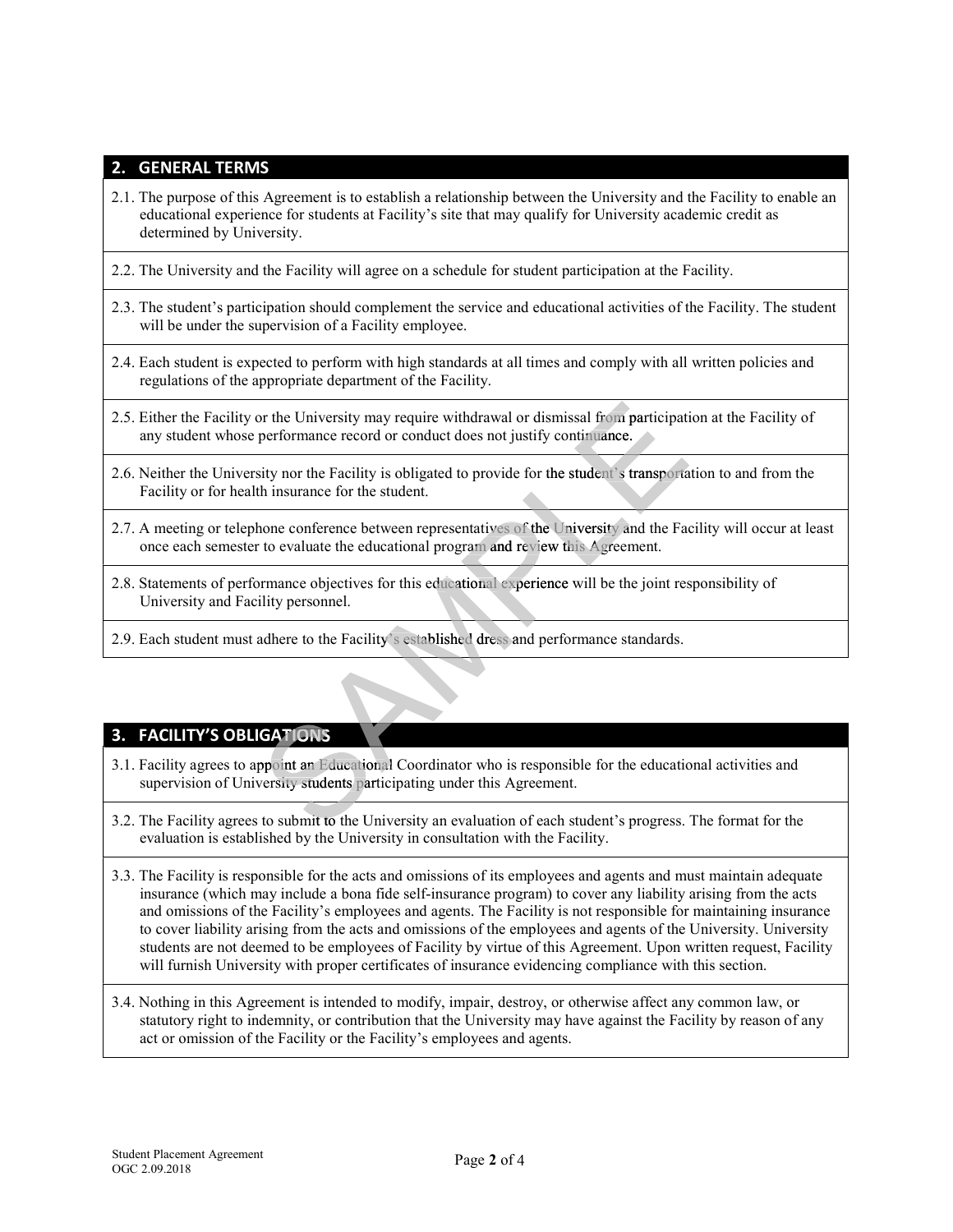## 4. UNIVERSITY'S OBLIGATIONS

- 4.1. The University will provide an administrative framework, including designating a University faculty or other representatives to coordinate scheduling, provide course information and objectives, and assist in advising students.
- 4.2. The University will be responsible for developing and carrying out procedures for student selection and admission.
- 4.3. The University is responsible for the negligent acts and omissions of its employees and agents and maintains insurance coverage through the State of Arizona's Risk Management Division self-insurance program to cover liabilities arising from the acts and omissions of the University's employees, students, and agents participating under this Agreement, except as provided for in Arizona law, including Arizona Revised Statutes (ARS) ARS  $§12-820.05$  and  $41-621(L)$ . The University is not responsible for maintaining insurance coverage for liability  $$12-820.05$  and  $41-621(L)$ . The University is not responsible for maintaining insurance coverage for liability arising from the acts and omissions of the Facility's employees and agents. Upon written request, University will furnish Facility with reasonable documentation evidencing compliance with this section.

## 5. UNIVERSITY AND STATE REQUIRED PROVISIONS

- 5.1. Nondiscrimination. The parties will comply with all applicable laws, rules, regulations, and executive orders Nondiscrimination. The parties will comply with all applicable laws, rules, regulations, and executive order governing equal employment opportunity, immigration, and nondiscrimination, including the Americans with Disabilities Act. If applicable, the parties will abide by the requirements of 41 CFR  $\S$ § 60-1.4(a),  $60-300.5(a)$  and  $60-741.5(a)$ . These regulations prohibit discrimination against qualified individuals based on their status as protected veterans or individuals with disabilities, and prohibit discrimination against all individuals based on their race, color, religion, sex or national origin. Moreover, these regulations require that covered prime contractors and subcontractors take affirmative action to employ and advance in employment individuals without regard to race, color, religion, sex, national origin, protected veteran status or disability.
- 5.2. Conflict of Interest. If within 3 years after the execution of this Agreement, Facility hires as an employee or agent any ASU representative who was significantly involved in negotiating, securing, drafting, or creating this Agreement, then ASU may cancel this Agreement as provided in Arizona Revised Statutes (ARS) § 38-511.
- 5.3. Arbitration in Superior Court. The parties agree to arbitrate disputes filed in Arizona Superior Court that are Arbitration in Superior Court. The parties agree to arbitrate disputes filed in Arizona Superior Court that are<br>subject to mandatory arbitration pursuant to ARS § 12-133. ARS § 12-1518 requires this provision in all ASU contracts.
- 5.4. Records. To the extent required by ARS § 35-214, the non-ASU parties to this Agreement (jointly and severally, Facility) will retain all records relating to this Agreement. Facility will make those records available at all reasonable times for inspection and audit by ASU or the Auditor General of the State of Arizona during the term of this Agreement and for 5 years after the completion of this Agreement. The records will be provided at ASU in Tempe, Arizona, or another location designated by ASU on reasonable notice to Facility.
- 5.5. Failure of Legislature to Appropriate. In accordance with ARS § 35-154, if ASU's performance under this Agreement depends on the appropriation of funds by the Arizona Legislature, and if the Legislature fails to appropriate the funds necessary for performance, then ASU may provide written notice of this to Facility and cancel this Agreement without further obligation of ASU. Appropriation is a legislative act and is beyond the control of ASU.